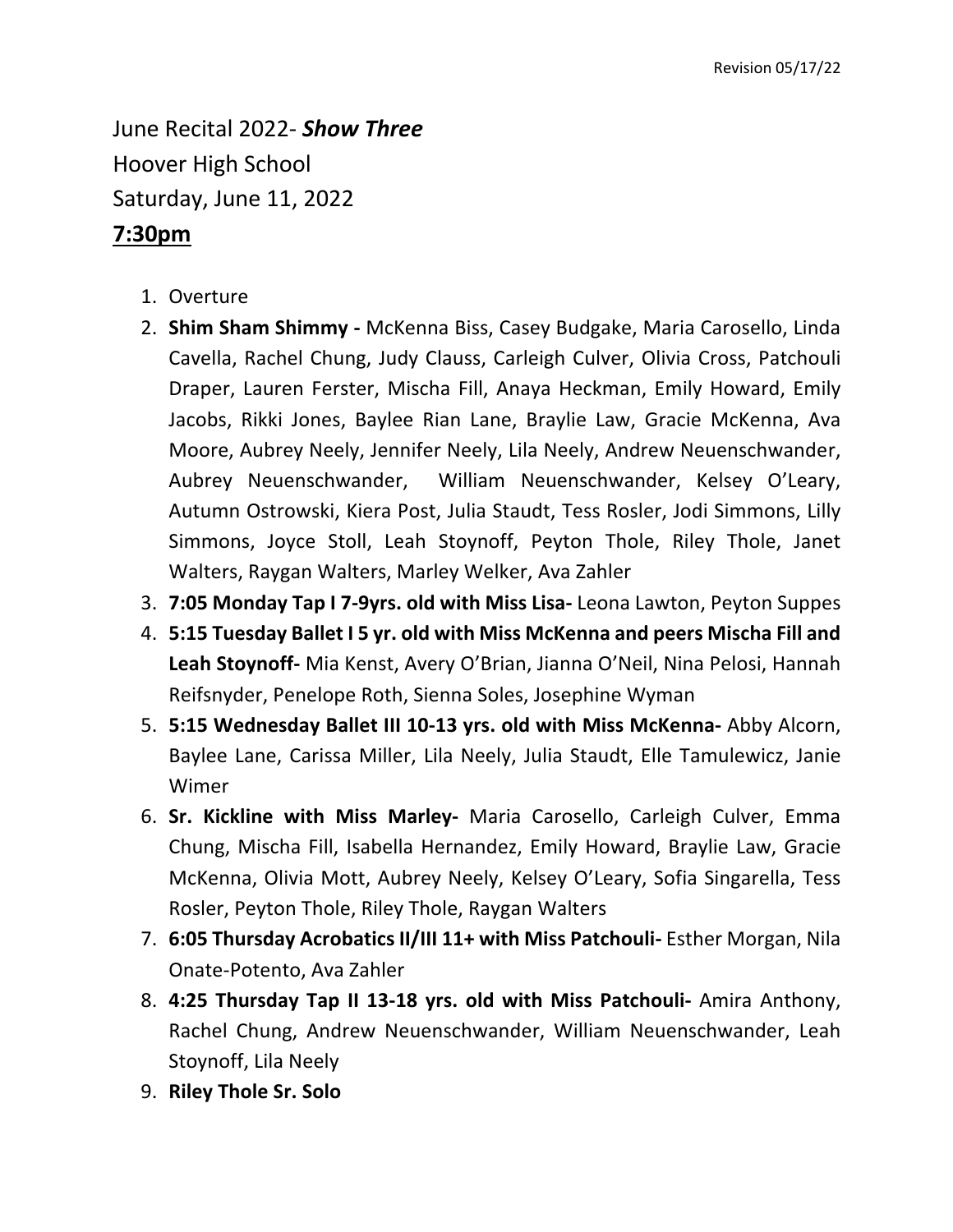- 10.**5:15 Monday Jazz III with Miss Marley-** Maria Carosello, Carleigh Culver, Gracie McKenna, Aubrey Neely, Kelsey O'Leary, Raygan Walters
- 11.**6:55 Wednesday Modern I/II 10+ with Miss McKenna-** Aubrey Neuenschwander, Tess Rosler
- 12.**Hip Hop Trio with Miss Amanda –** Emily Howard, Amanda Montemayor, Lilly **Simmons**
- 13.**7:45 Tuesday Ballet IV w/ Pointe Option 13+ with Miss McKenna-** Mischa Fill, Abbi Hersman, Kiera Post, Gina Strain, Ava Zahler
- 14.**6:05 Ballet I/II with Miss McKenna –** Caroline Baltes, Rachel Chung, Nadia Demmel, Annie Karcher, Andrew Neuenschwander
- 15.**7:05 Wednesday Tap IV with Miss Marley-** Carleigh Culver, Maria Carosello, Braylie Law, Gracie McKenna, Aubrey Neely, Riley Thole
- 16.**6:05 Wednesday Pointe Prep/ I with Miss Lauren and peer Maria Carosello-**Abby Alcorn, Lilianna Brenner, Carissa Miller, Elle Tamulewicz, Peyton Thole, Janie Wimer
- 17.**6:55 Tuesday Encore: Jazz, Hip Hop, Tap 10+ with Miss McKenna-** Ashlynn Bell, Rachel Chung, Ava Moore, Alexa Sawtell, Lilly Simmons, Leah Stoynoff, Ava Zahler
- 18.**5:15 Wednesday Ballet II 7-8 yrs. old with Miss Lauren and peer Jodi Simmons-** Leona Lawton, Emily Ostrowski, Rosemary Roth, Maeryn Tack
- 19.**5:25 Therapy Hip Hop 13+ with Miss Lisa and peer Sierra Ferguson** Casey Budgake, Taylor Moag, Amy Rozenek, Ianna Svab
- 20.**ATTDJrCo with Miss Marley** Lilianna Brenner, Maria Carosello, Carleigh Culver, Emma Chung, Isabella Hernandez, Emily Howard, Gracie McKenna, Aubrey Neuenschwander, Kelsey O'Leary, Bernadette Severson, Jodi Simmons, Sofia Singarella, Peyton Thole, Riley Thole, Raygan Walters, Zoe Wolfe; **possible Apprentices:** Lila Neely, Andrew Neuenschwander, Janie Wimer
- 21.**6:55 Wednesday Contemporary II 10+ with Miss Lauren-** Cassie Baker, Carissa Miller, Olivia Mott
- 22.**Ashlynn Bell and Alyssia Garton duet**
- 23.**7:45 Monday Musical Theater 10-15 yrs. old with Miss Patchouli-** Rachel Chung, Sierra Ferguson, Isabella Hernandez, Lillie Jackson, Andrew